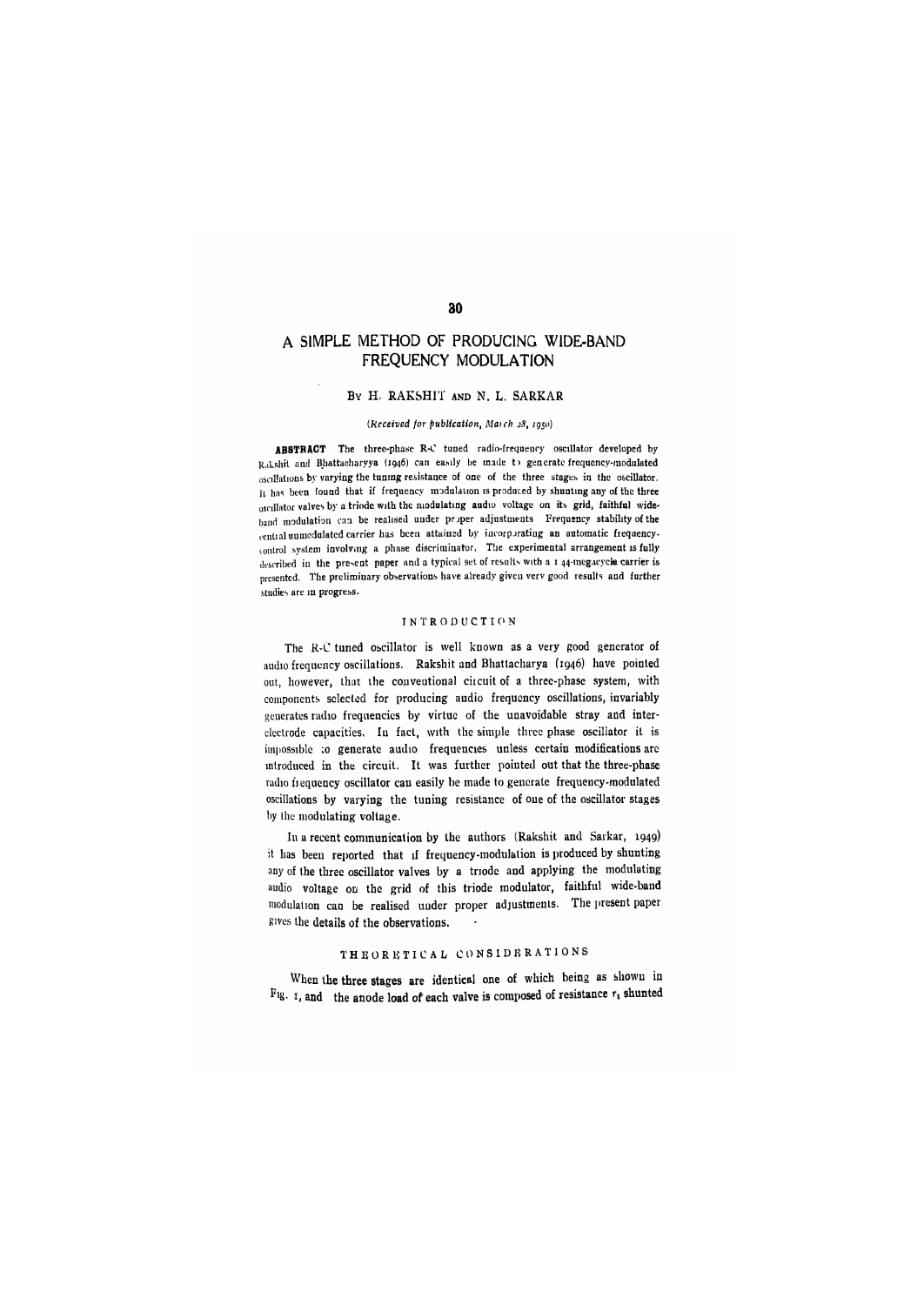**208 H. Rakshit and N. L. Sarkar** 



One of the three stages in o-cillator

by capacity  $C_1$  it has been shown that the oscillations produced are of  $\frac{1}{4}$ radio frequency given approximately by

$$
f = \frac{\sqrt{3}}{2\pi r_1 (C_1 + C_2)}, \qquad \dots \qquad \dots \qquad (1)
$$

when  $r_2$  as also the anode impedance  $r_v$  of valve  $\gg$   $r_1$  and  $C_z$ << C. The quantity *C\* in the above expression denotes the total stray capacity on both sides of the coupling condensei  $C$ . In regard to  $C_1$ , it will be noted that the performance of the system remains unaltered if it is conrected between anode and cathode. In practice the three condensers  $C_1$  of the three stages are replaced by a three-gang condenser between the common H T. negative line and the three anodes.

Let us consider the case in which the three stages which are otherwise identical in every respect have load resistances  $r_1$  for the two and r for the third stage. If  $p$  be the angular frequency of the generated radio frequency oscillations, the phase shift in either of the first two stages having load resistances  $r_1$  is given by

$$
\phi_1 = \phi_2 = \tan^{-1} \frac{1 - p^2 r_1 r_2 C(C_1 + C_3)}{p C r_2}
$$

when  $C>>C_2$  and  $r_2>>r_1$ . With further approximation

 $\phi_1 = \phi_2 = \tan^{-1} \left[ -\frac{b_r}{C_1 + C_2} \right]$  . (2)

The phase shift produced by the third stage is

$$
\phi_{3} = \tan^{-1} \left[ -p r (C_{1} + C_{3}) \right] \tag{3}
$$

The total phase shift produced by the three slagcs is

$$
\varphi = 2 \tan^{-1} \left[ -p r_1 (C_1 + C_1) \right] + \tan^{-1} \left[ -p r (C_1 + C_1) \right] \qquad \qquad (4)
$$

The gain of a stage with load resistance  $r_i$  is given by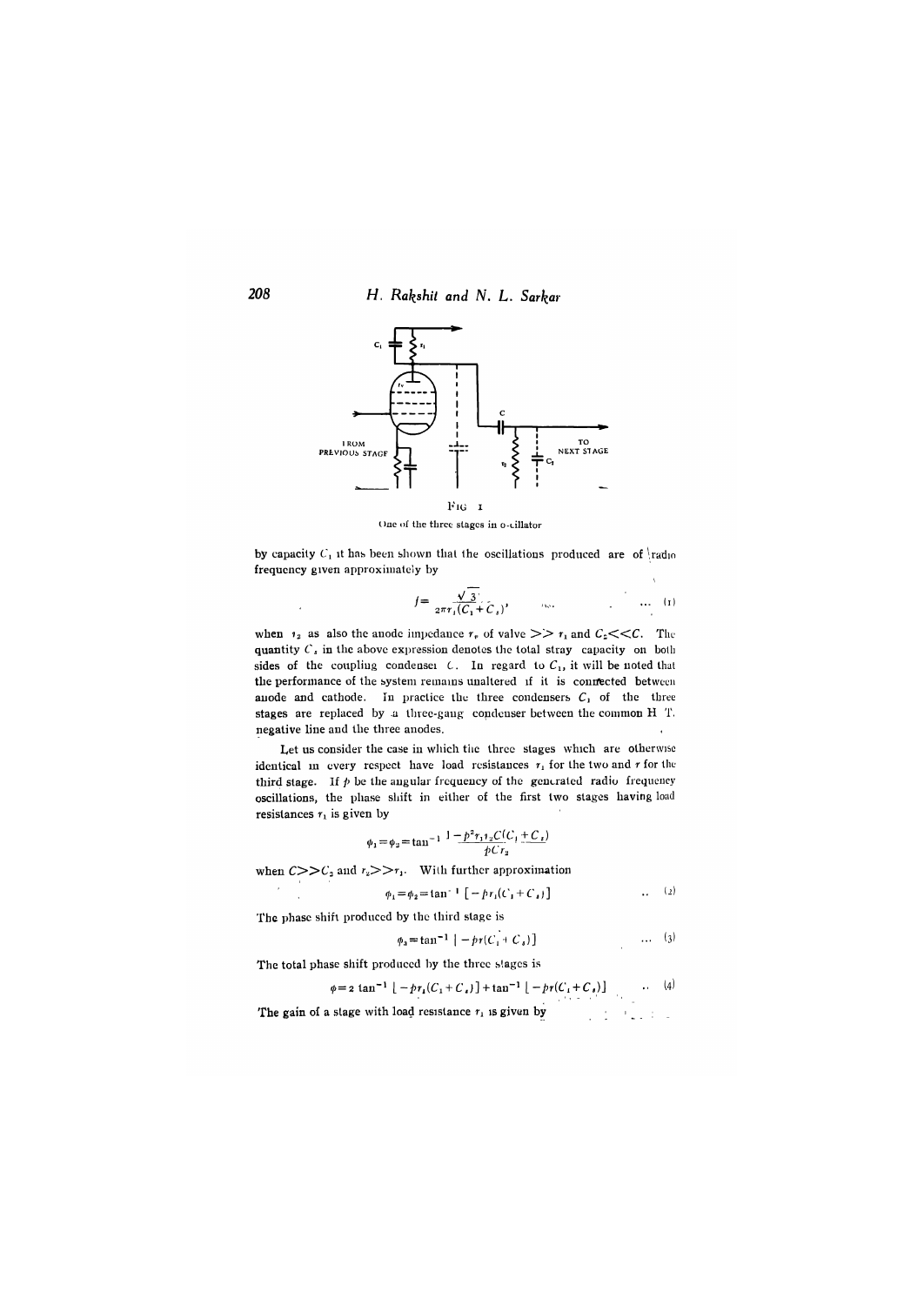$$
gain = \frac{gr_1r_2\hat{p}C}{\sqrt{[1-p^2r_1r_2C(C_1+C_1)]^2 + (pCr_2)^2]}}
$$

In the symmetrical case it has been shown by Rakshit and Bhattacharyya (1946) that, as a first approximation,  $pC_1r_1 = \sqrt{3}$ . Here also, as the variation in frequency is very small,  $pC_1r_1 \approx \sqrt{3}$  and hence

 $r_2 >> r_1$ .

$$
p^{2}r_{1}r_{2}C(C_{1}+C_{s})=pr_{1}(C_{1}+C_{s})pCr_{2}>>r
$$

since

Therefore,

$$
gain \simeq -\frac{gr_{1}^{1}2pC}{\sqrt{[(pr_{1}C_{1}+C_{1} \times pCr_{2})^{2}+(pCr_{2})^{2}]}}
$$

$$
= \frac{gr_1}{\sqrt{[1 + p^2 r_1^2 (C_1 + C_s)^2]}}
$$

The overall gain for the three stages

$$
= \frac{g^{3}r_{1}^{2} \gamma}{\left[1 + p^{2}r_{1}^{2}(C_{1} + C_{1})^{2}\right]\left[1 + p^{2}r^{2}(C_{1} + C_{1})^{2}\right]^{\frac{1}{2}}} \qquad \qquad \cdots \qquad (5)
$$

 $\overline{1}$ 

 $\sim 10^{11}$ 

Tor maintenance of oscillations \vc must have

$$
(i) \quad \phi = 2\pi
$$

and  $(ii)$  overall gain  $\text{\textless} 1$ .

tan

Condition  $(i)$  is satisfied if

$$
2 \tan^{-1}[-p\tau_1(C_1 + C_1)] + \tan^{-1}[-p\tau(C_1 + C_1)] = 2\pi
$$

 $-2pr_1(C_1 + C_4) =$ 

 $\mathbf{I} - p^2 r_1^2 (C_1 + C_1)$ 

$$
\mathbf{r}^{\parallel}
$$

 $\ddot{\mathbf{0}}$ 

 $\overline{0}$ 

 $\ddot{\cdot}$ 

 $\frac{2p_1(C_1-C_1)}{1-p^2\tau_1^2(C_1+C_1)^2} + p_1(C_1+C_1) = 0$ 

$$
p = \frac{1}{r_1(C_1 + C_1)} \left( 1 + \frac{2r_1}{r} \right)^{\frac{1}{2}} \qquad \qquad \dots \quad (6)
$$

 $I - p^2 r_1^2 (C_1 + C_s)$ 

If. as mentioned in the introduction, the anode load resistance of the thiid stage is composed of a resistance shunted by the modulator impedance then for a gauged condenser used for  $C_1$  the effective value of  $C_2$ , for the third stage would be slightly greater,  $C'$ , say, due to the extra capacitances involved. The frequency of the oscillations maintained is then given by

$$
p = \frac{1}{r_1(C_1 + C_1)} \left[ 1 + \frac{2r_1(C_1 + C_1)}{r(C_1 + C_1)} \right]^{\frac{1}{2}} \qquad \qquad \dots \quad (6a)
$$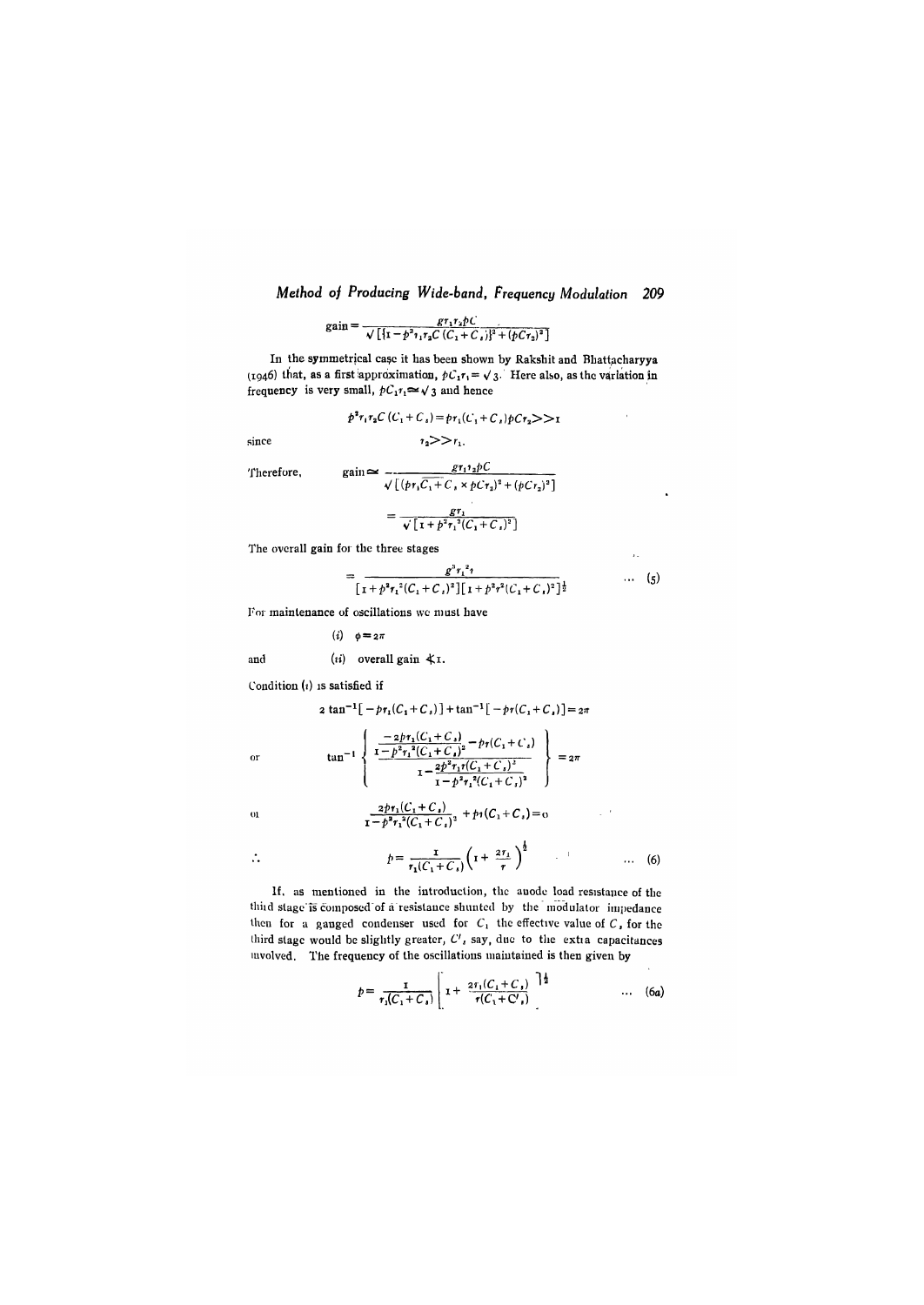# *210 H. Rakshit and N, L. Sarkar*

On substitution from  $(6)$  expression  $(5)$  for the overall gain becomes

$$
\frac{g^{3}r_{1}^{2}r}{2\left(1+\frac{r_{1}}{r}\right)\left[1+\frac{r^{2}}{r_{1}^{2}}\left(1+\frac{2r_{1}}{r}\right)\right]^{2}}=\frac{g^{3}r_{1}^{2}r}{2\left(1+\frac{r_{1}}{r}\right)\left(1+\frac{r}{r_{1}}\right)}=\frac{g^{3}r_{1}^{2}r}{2\left(\sqrt{\frac{r}{r_{1}}}+\sqrt{\frac{r_{2}}{r}}\right)^{2}}\cdots (5a)
$$

Since  $\left(X + \frac{1}{X}\right)$  is always greater than 2 for any positive value of X, it is

evident that

$$
\text{overall gain} < \frac{g^3 r^2 r}{8}
$$

In practice  $r$  differs from  $r_1$  by only a small percentage and hence overall  $\left| \right|$  gain  $\approx$ satisfied if  $\frac{g_{\tau_1}}{2}$ . Condition (*n*) for maintenance of oscillations is thus

$$
gr_1 \nless 2 \qquad \qquad \cdots \qquad \qquad (7)
$$

The expression (6) for frequency shows that if  $r$  is varied the generated frequency will also vary, producing frequency modulation.

### CONDITIONS FOR FAITHFUL MODULATION

The schematic arrangement of the third stage of the three phase oscillator producing frequency modulation is shown in Fig. 2. The eilective anode load of the third valve is  $r'_1$  shunted by the anode impedance  $R_v$  of the



]\roduIated stage of osc'illator

modulating triodc. Thus

 $r = \frac{r_I'R_v}{r_I' + R_v}$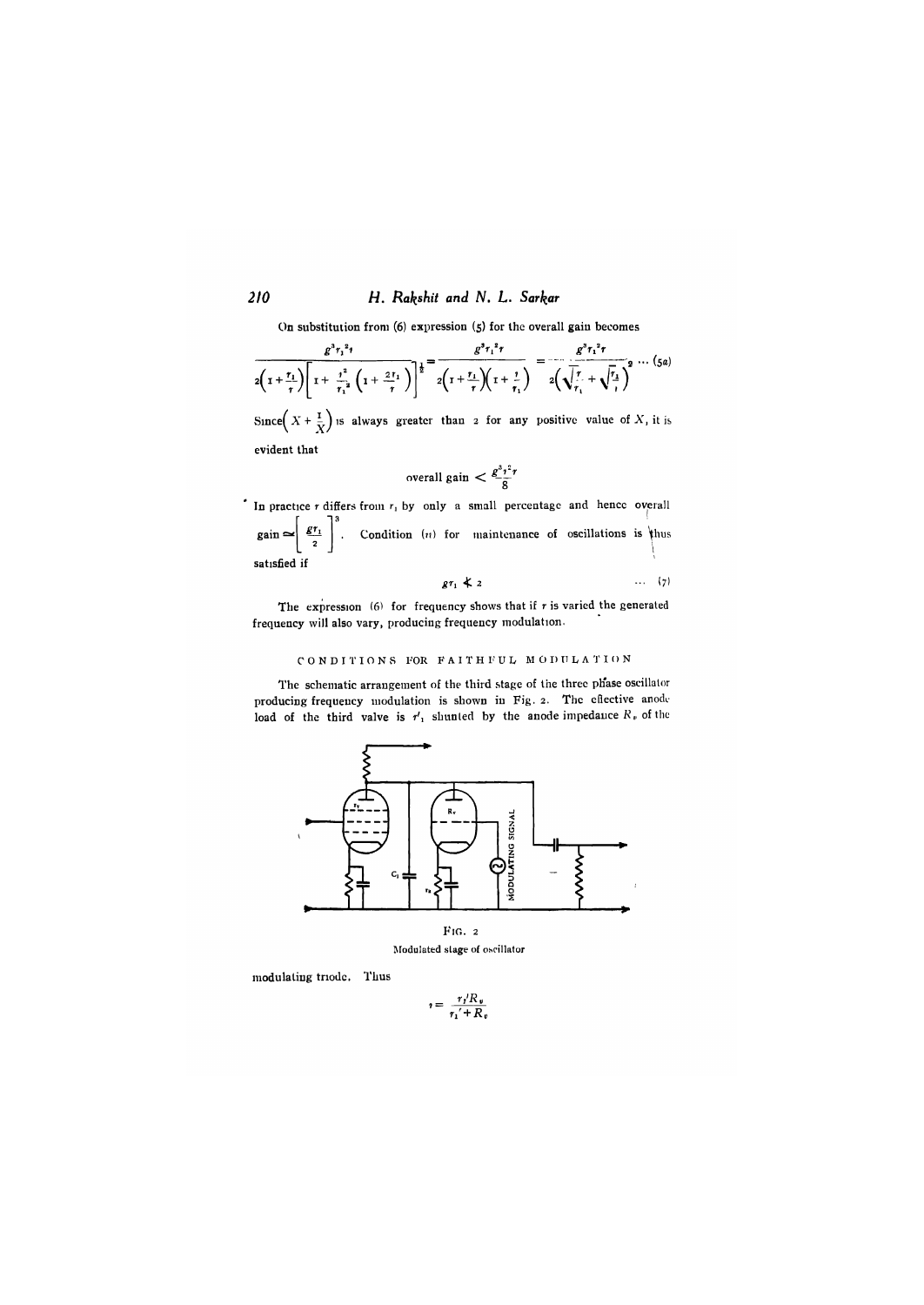and according to (6) the frequency of the oscillations is

$$
f = \frac{1}{2\pi r_1 (C_1 + C_1)} \sqrt{\left(1 + \frac{2r_1}{r_1'} + \frac{2r_1}{R_1}\right)}
$$
  

$$
= \alpha \sqrt{\left(\beta + \frac{2r_1}{R_1}\right)}
$$
 ... (3)  

$$
\alpha = \frac{1}{2\pi r_1 (C_1 + C_1)}
$$

where

$$
\beta = \mathbf{I} + \begin{array}{c} 2r_1 \\ r_1 \end{array}
$$
\nAs shown in Fig. 2, frequency modulation is produced by changing the voltage of the modulator. Faithful modulation would, however, require

grid voltage of the modulator. Faithful modulation would, however, require<br>linearity between change in oscillator frequency and amplitude of modulating linearly between enange in oscillator frequency and amplitude of modulating voltage. Furtiler, there should not be appreciable amplitude modulation mtroduced in the process.

Linearity of frequency modulation requires that, over a frequency range sufficient for wideband modulation

$$
f = K(\mathbf{1} + m V_g) \tag{10}
$$

where *K* and *in* are constants of the system which do not change with *V* the modulator grid voltage. Comparing (8) and (10), we find<br>  $K(x + mV_{\nu}) = \alpha \sqrt{\beta + \frac{2r_1}{R}}$ ,

$$
K(\mathbf{x} + mV_{v}) = \alpha \sqrt{\beta + \frac{2r_{1}}{R_{v}}},
$$

giving

$$
(K^{2} - \alpha^{2}\beta) + 2K^{2}mV_{g} + K^{2}m^{2}V_{g}^{*} = \frac{2\alpha^{2}r_{1}}{R_{g}}
$$

$$
R_{g} = \frac{2\alpha^{2}r_{1}}{(K^{2} - \alpha^{2}\beta) + 2K^{2}mV_{g} + K^{2}m^{2}V_{g}}
$$

 $\alpha$ 

$$
(K - x-p) + 2K \cdot mV_{q} + K^{*}m^{2}V_{q}^{2}
$$
  
= 
$$
\frac{1}{2}
$$

where

$$
A = \frac{1}{A + B V_{\theta} + C V_{\theta}^{2}} \text{ say} \qquad \qquad \dots \quad \text{(11)}
$$
\n
$$
A = \frac{K^{2} - \alpha^{2} \beta}{2 \alpha^{2} \tau_{1}}
$$

$$
B = \frac{K^2 m}{\alpha^2 \tau_1}
$$
  
\n
$$
C = \frac{K^2 m^2}{2\alpha^2 \tau_1}
$$
  
\n
$$
C = \frac{1}{2\alpha^2 \tau_1}
$$
  
\n
$$
C = 2/m
$$
  
\n... (12)

it has been found possible to have, under proper working conditions,  $R_v$  varying very closely according to  $(r_1)$ , at least over a range of  $V_g$  sufficient for wideband modulation,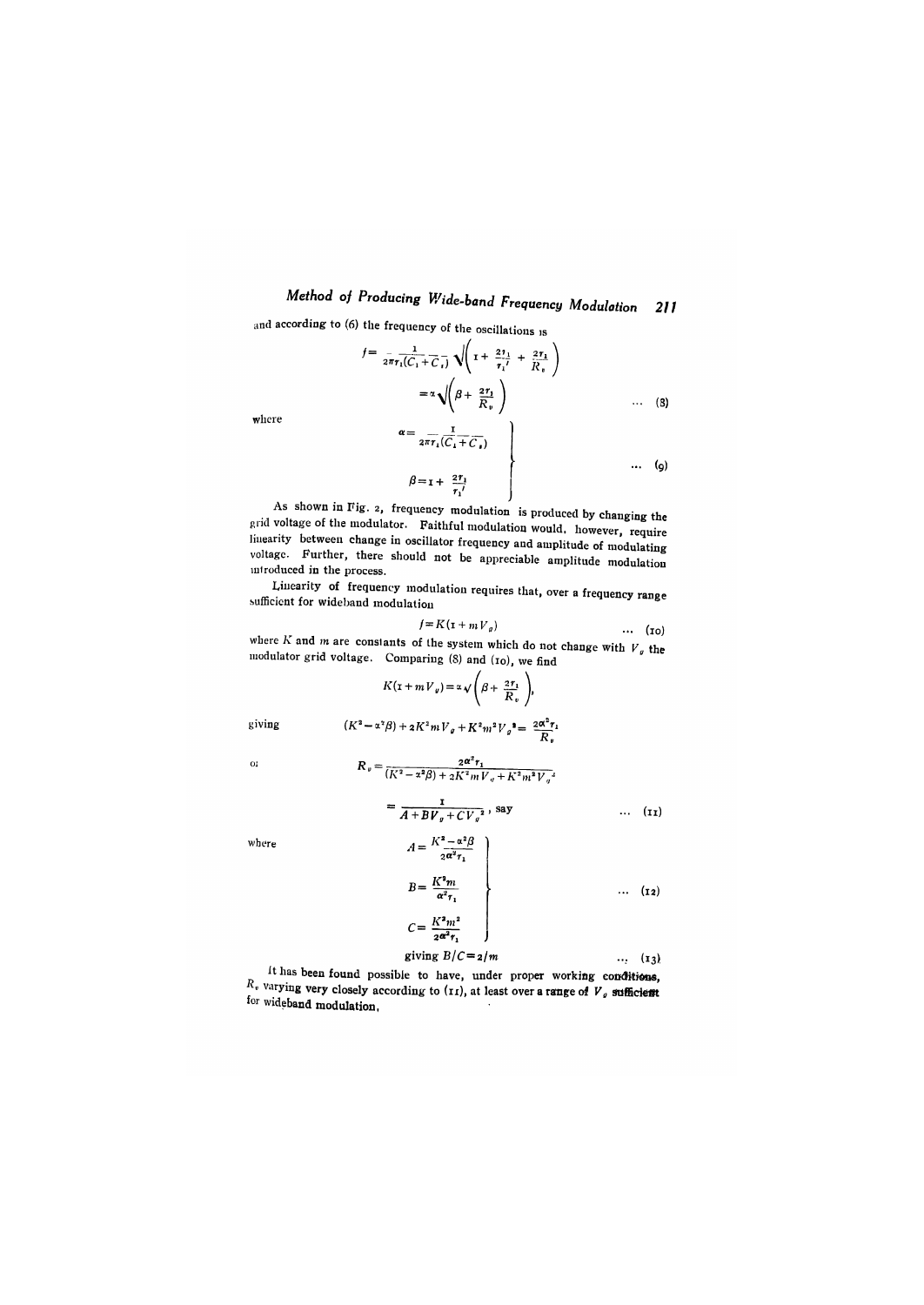#### **2/2** *H. Rqkshit and N- L. Sarl^ar*

#### OBSERVATIONS ON FREQUENCY STABILITY

To make a quantilalive study of the variation of carrier frequency witli change of voltage on modulator grid it is essential that the R-C oscillator has a good degree of inherent frequency stability. Tt is therefore desirable to discuss this question in detail and make an experimental study of the stability before we attempt to study the nature of frequency modulation capable of being produced by this system-

When all the three stages are identical, disregarding the presence of the modulator for the present, the ladio frequency of the R-C oscillator IS given by

$$
f = \frac{1}{2\pi\tau_1(C_1 + C_s)}
$$

It has already been pointed out that in arriving at this approximate value, the impedance  $r_r$ , of the oscillator valves has been neglected as being  $\gg r_{1}$ . since  $r_i$ , is actually in shunt across  $r_i$ .

One of the causes of variation of oscillation frequency is the variation of  $r<sub>v</sub>$  of the oscillator valves due to fluctuation of supply voltages. Taking

$$
r_p
$$
 into account we have  $f = \frac{\sqrt{3}}{2\pi (C_1 + C_2)} \times \frac{1}{R_1}$ 

where  $\mathbf{i}/R_1 = \mathbf{i}/r_1 + \mathbf{i}/r_2$ .

The variation  $\delta f$  in frequency, due to variation  $\delta r_r^*$  in  $r_r$ 

is 
$$
\delta f = -\frac{\sqrt{3}\delta r_v}{2\pi (C_1 + C_3) r_v^2}
$$

or

So far as variation in  $r<sub>r</sub>$  is concerned, it is obvious that for a high degree of frequency stability  $\frac{\delta f}{f}$ ,  $\theta$ , should be as large and  $\theta$  as small as possible. A

 $\delta t = -\frac{R_1 \delta r_v}{r} = -\frac{r_1}{r}$ *f*  $r_i^2$   $r_1+r$ 

large value of  $\tau_r$  necessitates the use of r. f. pentodes and a small value of  $\tau_1$ necessitates the use of high-mu pentodes, since oscillations are maintained when  $gr_1 \nless 2$ - For a typical case in which  $r_1 = 2 \times \overline{10}^8$  and  $r_v = 10^6$  ohms,

$$
\frac{\delta f}{f} = -2 \times 10^{-3} \frac{\delta r_r}{r_r} \ .
$$

For one per cent variation in  $r_v$ , there would be  $2 \times 10^{-3}$  per cent variation of the frequency of the oscillations. For a one megacycle carrier the frequency variation due to one per cent increase in  $r_v$  will in this case be minus 20 cycles. Stabilisation of the voltages to the different electrodes therefore essential to minimise this variation. In actual practice, the anode

 $\frac{1}{2}$  ,  $\frac{1}{2}$  ,  $\frac{1}{2}$  ,  $\frac{1}{2}$  ,  $\frac{1}{2}$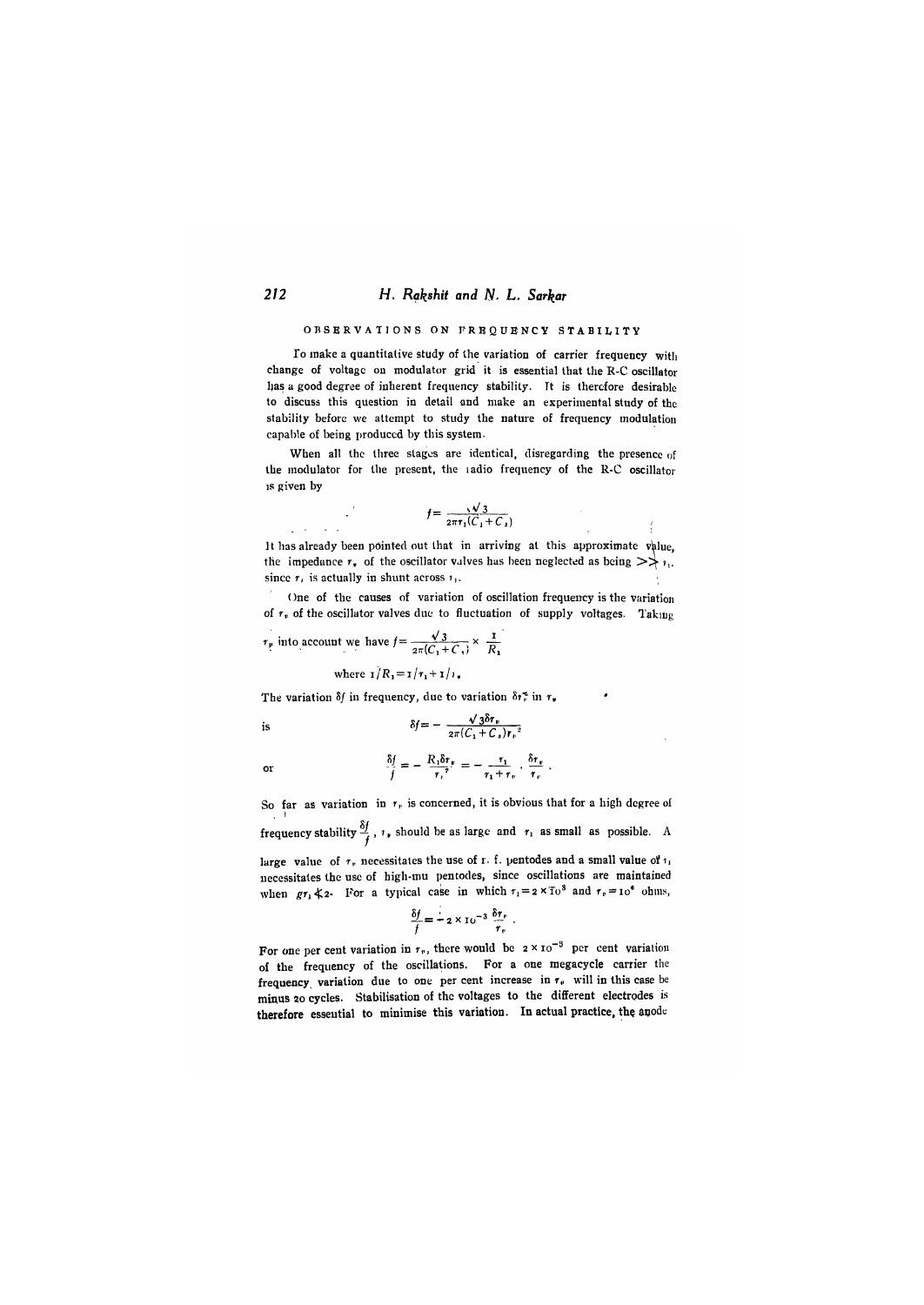and screen voltages were derived from a stabilised source as shown in Fig. 3 and the heaters of the valves were fed from a voltage regulation transformer.

To quartz oscillator and A .F.C. Unit





Another important cause of frequency instability is the variation of the load resistance  $r_1$  with change in temperature. To minimise the frequency variation due to change in  $r_1$  caused by temperature change, the resistances  $r_1$  must be wound with wires having low temperature coefficient. Proceeding as above, we get, for variation of  $r_1$ 

$$
\frac{\delta f}{t} = -\frac{R_1}{r_1^2} \delta r_1 = -\frac{r_2}{r_1 + r_1} \cdot \frac{\delta r_1}{r_1} \approx -\frac{\delta r_1}{r_1} ,
$$

since  $r_n \geq r_1$ 

The resistances  $r_1$  were actually wound on thin mica cards with manganin wires which have an average temperature coefficient of 10<sup>-5</sup> per degree Centigrade. For a temperature rise of  $I^{\circ}C$  of the resistances  $i_{1}$ , there will thus be a frequency change of minus 10 cycles on a one-megacycle carrier.

Frequency instability is also caused by changes in  $C_1$  due to variations 111 temperature. Assuming an average temperatuie coefficient of capacity to be  $2 \times 10^{-3}$ , for small change in temperature, the change in frequency caused by change in capacity due to increase of temperature by  $\tau$ <sup>o</sup>C is, for a oneniegacycle carrier, minus 20 cycles.

From a consideration of the frequency change due to change in working temperature it is desirable to place both  $r_1$  and  $C_1$  in thermostatically -')ntioiled chambers.

The degree of stability attained in this way was checked by comparing with a quartz-controlled oscillator. In the absence of a direct frequency measuring equipment of high accuracy, the R-C oscillator was heterodyned with a quartz-controlled oscillator to produce a 1,000 cycle beat note. The  $k$ -C and quartz-controlled oscillators were both separated by buffer amplifiers before applying to the mixer, as shown in Fig. 4. The beat note produced

 $5 - 738P - 5$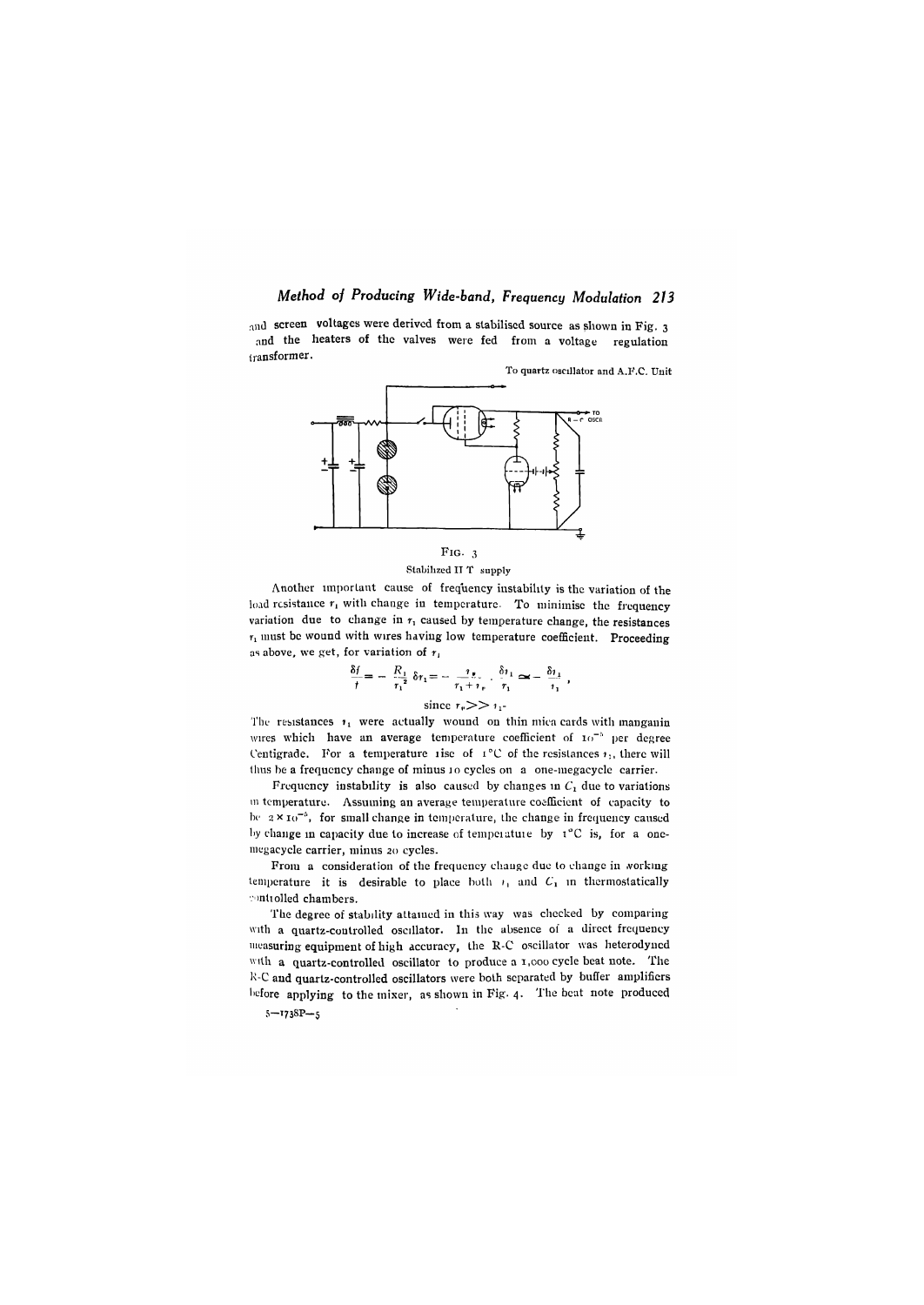*214* **H.** *Rakshit and N,* **L.** *Sar^ar*



Checking stability of R-C oscillator

was in turn compared with a valve-maintained tuning fork (1,000 cycle) oscillator. The observed stability was found to be sufficiatly good for making quantitative studies in frequency modulation.

#### VARIATION OF OSCILLATOR FREQUENCY WITH M O D U L A T O R G R I D – V O L T A G E

One of the oscillator valves was now shunted by a triode modulator as explained before and shown in Fig 2. The load resistance of this valve was increased from  $r_1$  to  $r'_1$  so that under average grid bias on modulator the equivalent resistance formed by  $i'_1$  and modulator anode impedance  $R_n$  in parallel is equal to  $r_1$ . The beat frequency produced by heterodyning the R-C and quartz-controlled oscillators was then measured by comparison with a beat frequency audio oscillator of good frequency stability.

To start with, a preliminary investigation was made to find out the rangi of modulator grid bias, if any, over which the variation of frequency was approximately linear. This study revealed that for grid bias greater than 1 volts the variation was more or less linear The cathode bias developed acioss  $r_k$  (figure 2) was accordingly set for  $\mu$  volts and the measurements of frequency for different values of grid voltage were made with all possible accuracy.

With  $4,30$  volts grids bias (negative) on the modulator the three ganged tuning condenser of the R-C oscillator was carefully adjusted to give a beat note of say 500 cycles/second with R-C oscillatoi-trequency below that of the quartz controlled one. From a knowledge of the quartz oscillatoi frequency, that of the R-C oscillator was thus ascertained. This setting of the tuning condenser was kept undisturbed. The modulator grid bias was then slightly increased with consequent decrease of the R-C oscillatoi frequency. The audio beat frequency accordingly increased and the grid bias carefully adjusted to make this exactly  $1000 \text{ c/s}$ . This grid bias was recorded and the process repeated for higher and higher beat frequencies A typical set of results is shown in Table I and also plotted in Fig- 5-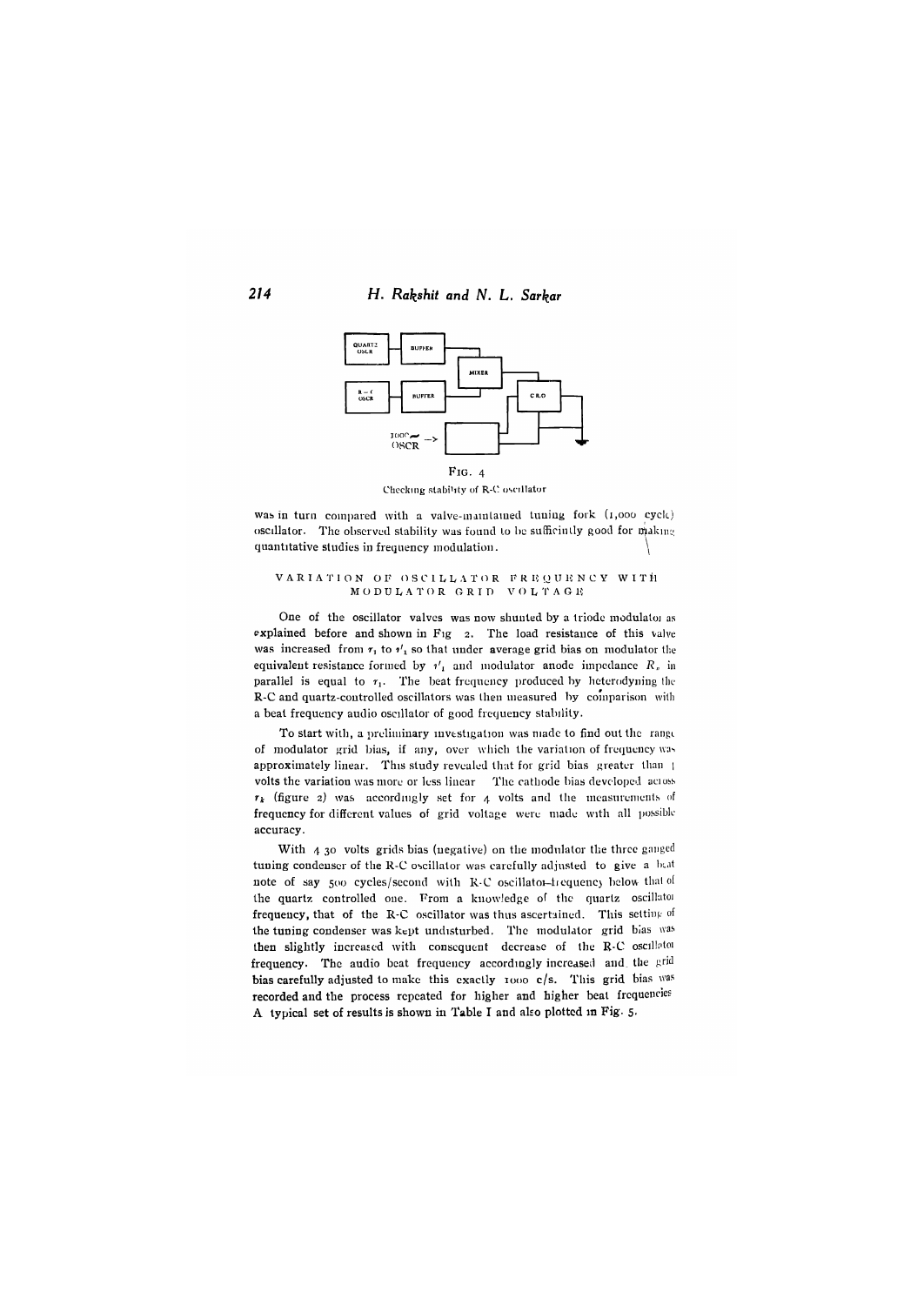| Modulator<br>Oscillator<br>grid voltage<br>frequency<br>I', (volts, negative)<br>$f$ (kc/s) |                      | Modulator<br>grid voltage<br>$V_q$ volts, negative | Oscillator<br>frequency<br>$f$ (kc/s) |  |  |
|---------------------------------------------------------------------------------------------|----------------------|----------------------------------------------------|---------------------------------------|--|--|
| 430                                                                                         | 999 5                | 5.35                                               | 9955                                  |  |  |
| 4 17                                                                                        | 999.0                | 5 4 5                                              | 095 0                                 |  |  |
| 4.60                                                                                        | 998.5                | $_5$ $\epsilon$ $\!$                               | $994 - 5$                             |  |  |
| $-175$                                                                                      | 998 o                | 570                                                | 994.0                                 |  |  |
| 487                                                                                         | 997.5                | 5.82                                               | 993 5                                 |  |  |
| 5.00                                                                                        | 997.0                | 595                                                | 9930                                  |  |  |
| 5.10                                                                                        | 9965                 | 605                                                | 992.5                                 |  |  |
| $5 - 70$                                                                                    | 956 o                | 615                                                | 992 0                                 |  |  |
|                                                                                             |                      | 997<br>996<br>995<br>99<br>993                     | Frequency (Kc/s)                      |  |  |
|                                                                                             | $\ddot{\phantom{0}}$ | <b>992</b><br>$-6$<br>Grid voltage (volts)         |                                       |  |  |

TABLE I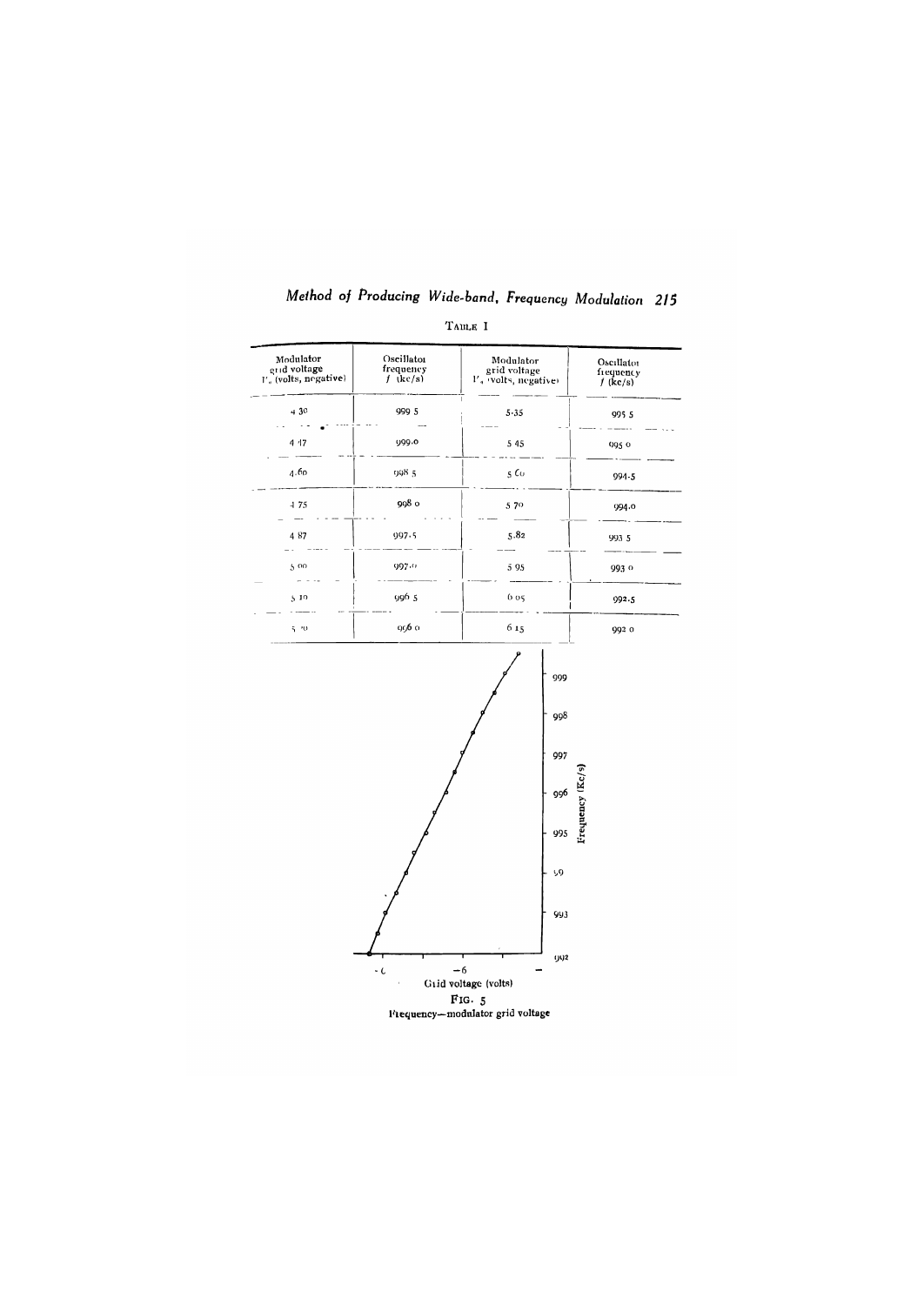### **2/6** *H, Ral^shit and N, L, Sarkar*

From the plot in Fig. 5 it is obvious that R-C oscillator frequency is practically a linear function of modulator grid bias over the range- $V_g = -4.75$  to  $V_g = -6.0$  volts. Within this range the variation in frequency is  $5.25$  kc/s. It will be noted that the standard practice of wide-band frequency modulation is to have a frequency variation of  $\pm 75$  kc/s over an average carrier of, say, 50 Mc/s. This would require a fiequency deviation of  $\pm$  1.5 kc/s over a one-megacycle carrier. In the plot of Fig. 5 there is a total deviation of  $5.25$  kc/s over the linear regime and hence if the modulator is worked with a static bias of  $-5$  4 volts we can easily get faithful frequency modulation suitable for wide-band system. The modulating audiofrequency voltage is to be inserted m series with the D-C. grid bias and the resulting variation in  $R_{\nu}$  of modulator will produce a deviation of carrier frequency proportional to the amplitude of the modulating voltage.

Within the linear portion the variation of  $f$  with  $V_g$  may be represented by the equation

$$
f = K(\mathbf{1} + m V_{\theta}) \tag{10}
$$

In the particular plot under consideration,

$$
\begin{array}{c}\nK=1.02 \downarrow 10^6 \\
m=4 \, 18 \, 10^{-1}\n\end{array}
$$
 ... (1)

#### A M 1» k I T U I) K M O I) U k A T 1 0 N A S S O C I A T *h)* D W I T II 1' R K Q U K N C Y M () D U k A T I O N

I'requcncy modulation being produced by varying the effective anode load of one of the oscillator valves will automatically involve amplitude modulation It must be remcmbeied however, that the peicentage change in frequency is very small. For example, wide-band frequency modulation requiring a deviation of  $\pm 75$  kc/s over an average carrier frequency of 50 Mc/s involves a frequency change of 0.0015%. This would require a very much smaller percentage change in  $\imath$  and hence the degree of amplitude modulation will also be negligibly small.  $\overline{A}$  typical set of data is shown in Table II and plotted in Fig. 6.

TABLE II

| f(kc/s)        | 992   | 993   | QQ 1 | 995  | 996  | 997  | らい    |
|----------------|-------|-------|------|------|------|------|-------|
| Output (volts) | 1.400 | 1 390 | 1383 | 1380 | 1370 | 1365 | 1.360 |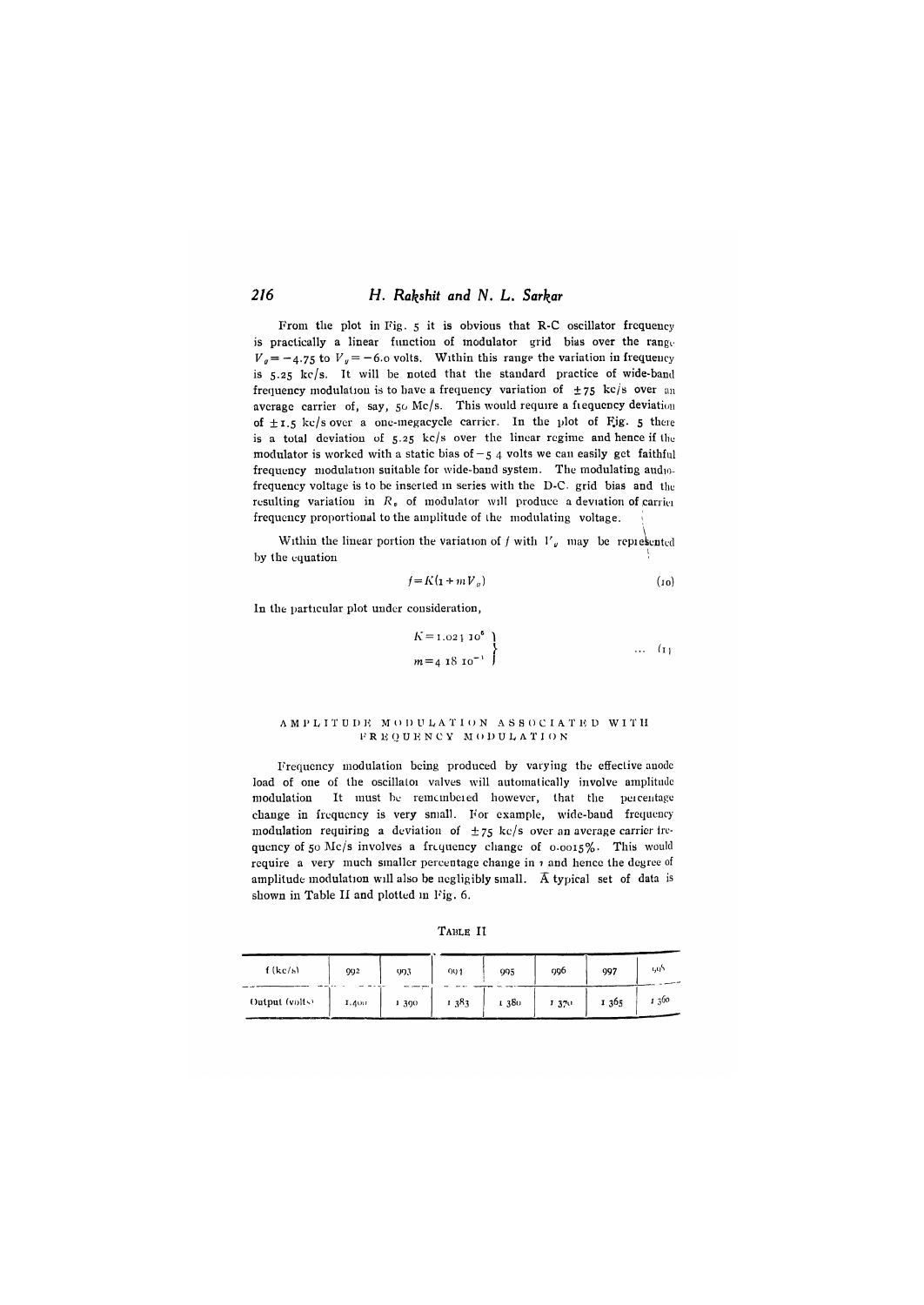V A R I A T I O N OF *K,* **WITH** *V "* OF MODUI^ATOR

From the imeanity of modulation it is obvious that over the range of grid<br>voltage between  $-4.75$  and  $-6$  ovolts, the anode impedance of the modulator<br>displays the relation (11). It was therfore considered desirable to m

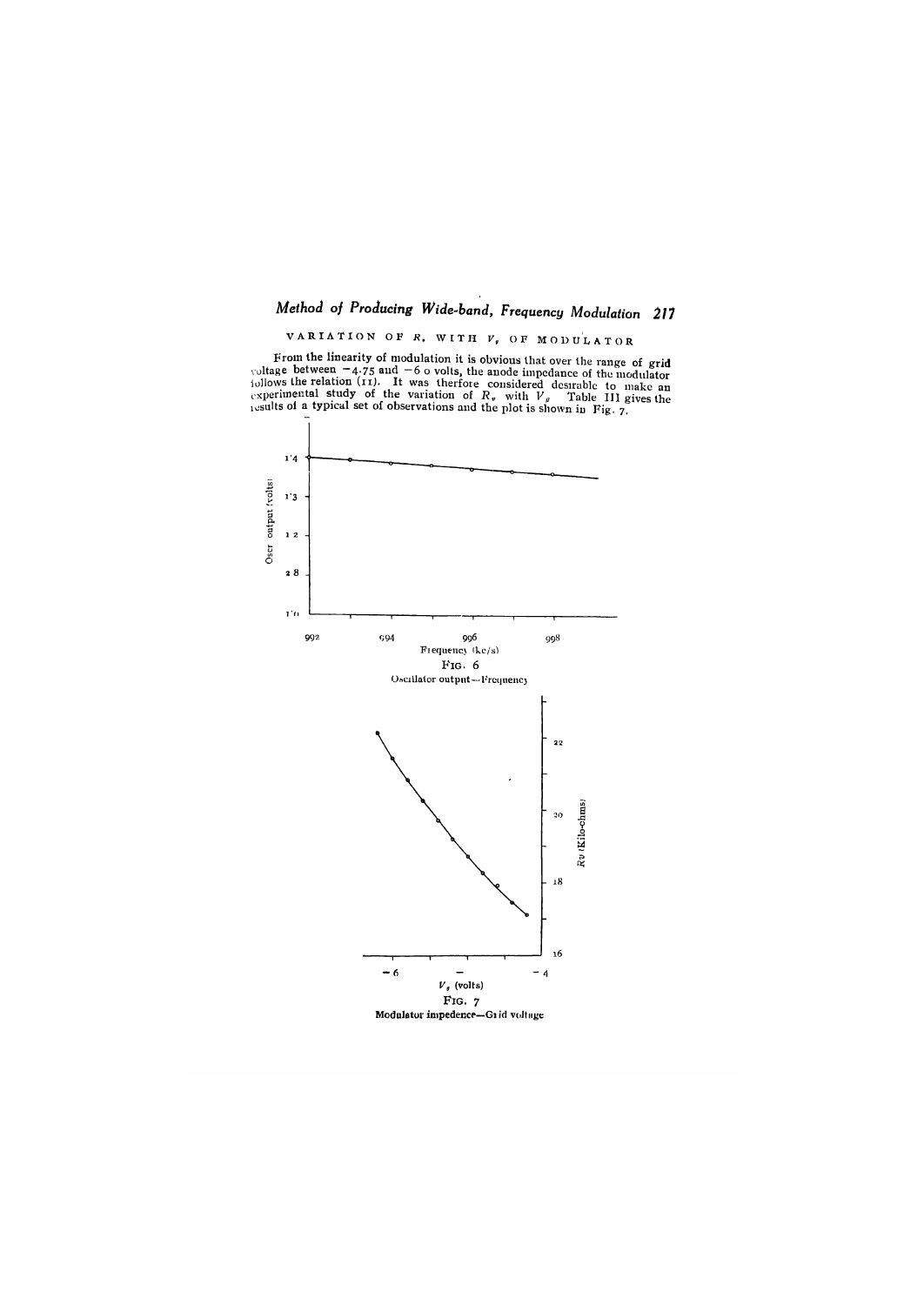#### *H. Rakshit and N. L. Sarkar*

| TABLE III |  |  |
|-----------|--|--|
|           |  |  |

| $V_*$ (volts,-ve)   4.2   14   1,6   18   50   52   51   56   58   60   62          |  |  |  |  |  |
|-------------------------------------------------------------------------------------|--|--|--|--|--|
| R, (kilo-ohins) 17 10 17, 45 17 85 18 25 18 69 19 18 19 69 20 23 20.80 21.40 22.11. |  |  |  |  |  |

Assuming  $R<sub>v</sub>$  to vary according to (11), the constants *A*, *B* and *C* are found to be  $\frac{1}{2}$   $\frac{1}{2}$   $\frac{1}{2}$   $\frac{1}{2}$   $\frac{1}{2}$   $\frac{1}{2}$   $\frac{1}{2}$   $\frac{1}{2}$   $\frac{1}{2}$   $\frac{1}{2}$   $\frac{1}{2}$   $\frac{1}{2}$   $\frac{1}{2}$   $\frac{1}{2}$   $\frac{1}{2}$   $\frac{1}{2}$   $\frac{1}{2}$   $\frac{1}{2}$   $\frac{1}{2}$   $\frac{1}{2}$   $\frac{1}{2}$   $\frac{1}{2}$ 

$$
A = 8.8 \times 10^{-3}
$$
  
\n
$$
B = 7.0 \times 10^{-3}
$$
  
\n
$$
C = 2.5 \times 10^{-5}
$$
 ... (15)

within the grid voltage range from  $-5$  to  $-6$  volts. From the values  $m/(r<sub>5</sub>)$ it will be noted that

$$
B/C = 28\sigma \qquad (16)
$$

According to equation (13),  $B/C = 2/m$ . But this experimental value of  $B/C$ is not very close to the value of  $\frac{2}{m}$  as obtained from (14). In this connection, it must be remembered that since the quantity  $C$  is very small, a slight erior in measuring  $R_1$ , may cause laige changes in the value of  $C_1$  making it even negative. The agreement between the observed values of  $B/C$  and  $2/m$ is, therefore, sufficiently good for all practical purposes.

It may be noted that from the point of view of frequency stability it is better to work on that part of  $R_i$  vs.  $V_g$  characteristic (piovided it satisfies the condition of fidelity), or with such valves, for which  $R_{n_e}$ changes slowly with  $V_y$ . In that case, slight changes in  $V_y$  will not appreciably alter the generated frequency.

#### STABILITY OF CENTRAL CARRIER FREQUENCY

It has been pointed out before that with proper regulation of the voltage to the different electrodes of the oscillator valves, the frequency stability obtained is sufficiently good for making quantitative observations on frequency modulation. It, however, we remember that to get the final radiation fiequency of the order of 50 megacycles/sec, the R-C oscillator fiequency is to be multiplied many times it is obvious that the stability of the R-C oscillatoi must be of a very high oider.

In a previous communication by Rakshit and Bhattacharyya (1946) it was pointed out that the three-phase R-C oscillator can easily be controlled by a quartz crystal used as a connecting link between the anode of any one stage and the grid of the succeeding one. This method is quite simple but is applicable only when quartz-controlled oscillations at a fixed frequency are needed. It is not suitable for the present case where frequency modulation is wanted. A method very similar to the automatic frequency control system in superheterodyne reception has, however, been found to work satisfactoily.

*2 l8*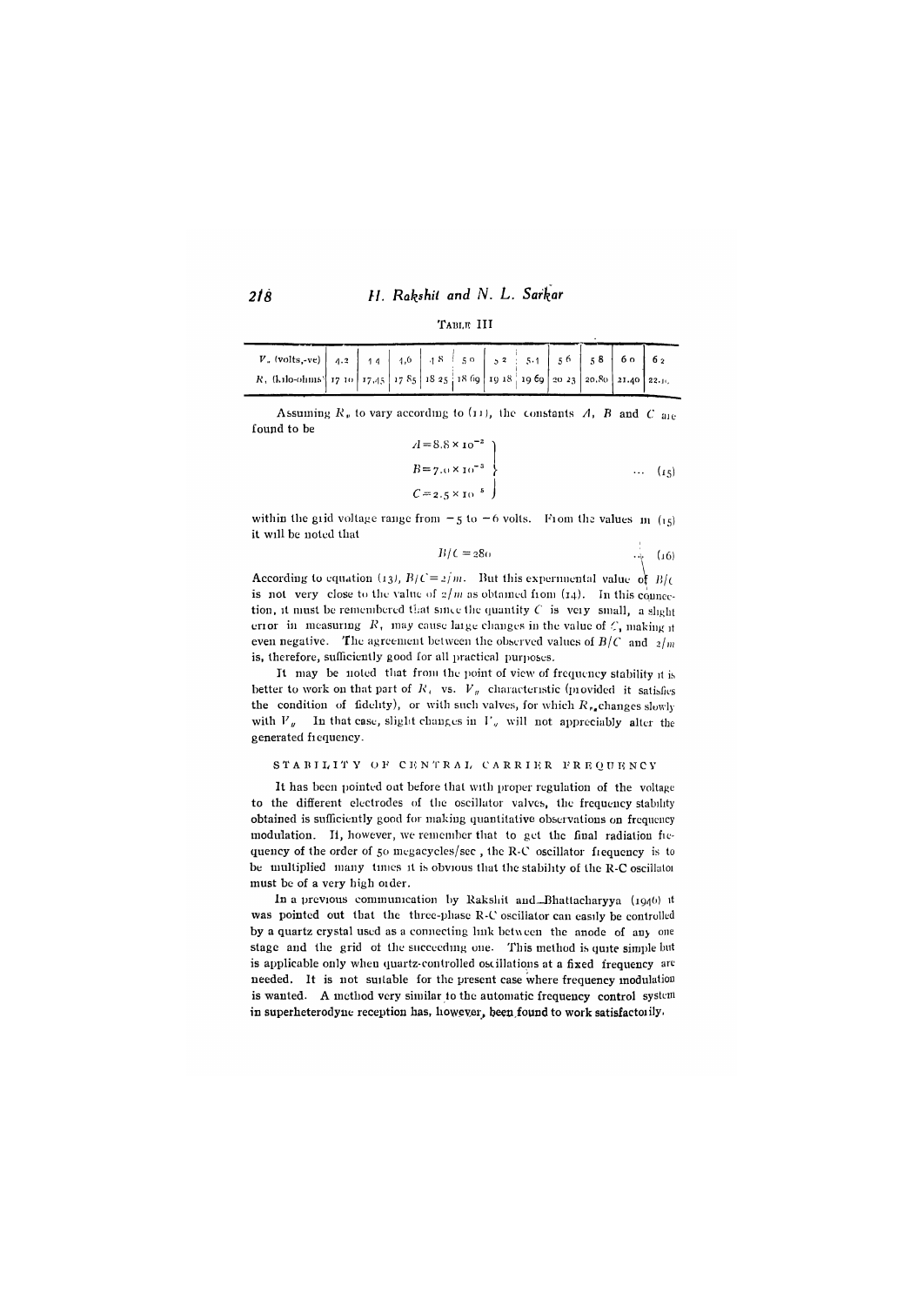# $R$  **X P K R I M I N T A L A R R A N G R M K N T**

The schematic arrangement of the control system is shown in Fig. 8. The R-C oscillator output, via buffer amplifier, is applied to the signal grid of Ihc mixer valve and the crystal oscillator output sinnlarly applied to the



FIG. 8 Complete oscillator with stabilised central carrier

oscillatoi grid. The two tuned circuits on the anode of the mixer are separately tuned to a pre-determined frequency  $f<sub>x</sub>$  and are sufficiently loosely coupled so that the tuumg of one does not appreciably affect the other. The ciystal oscillatoi has a frequency of  $1,000$  kc/s and the R-C oscillator adjusted to  $1440$  kc/s  $(f_1 = 440$  kc/s) so that the difference frequency  $f_i$  is applied to the phase discriminator as shown The function of the discriminator is to distinguish between signals which are (i) above and (ii) below the proper frequency. When the R-C oscillator frequency is exactly  $1440 \text{ kg/s}$ , i e. the difference frequency is the same as the resonant frequency of the two 'tuned cucuits, there is no D C. voltage across the points marked ME. With zero voltage across *ME* the grid bias on modulator is such that R-C oscillator Irequency is exactly  $1440$  kc/s and under this condition the discriminator encuit has no effect upon the oscillator If, however, the R-C oscillator frequency drifts froni 1440 kc/s the difference frequency accordingly changes and a D-C. voltage is developed across  $ME$  having its polarity dependent tipon the nature of the drift. Jt is so arranged that with decrease of R-C <sup>oscillator</sup> frequency the voltage of M becomes positive with respect to *E* so that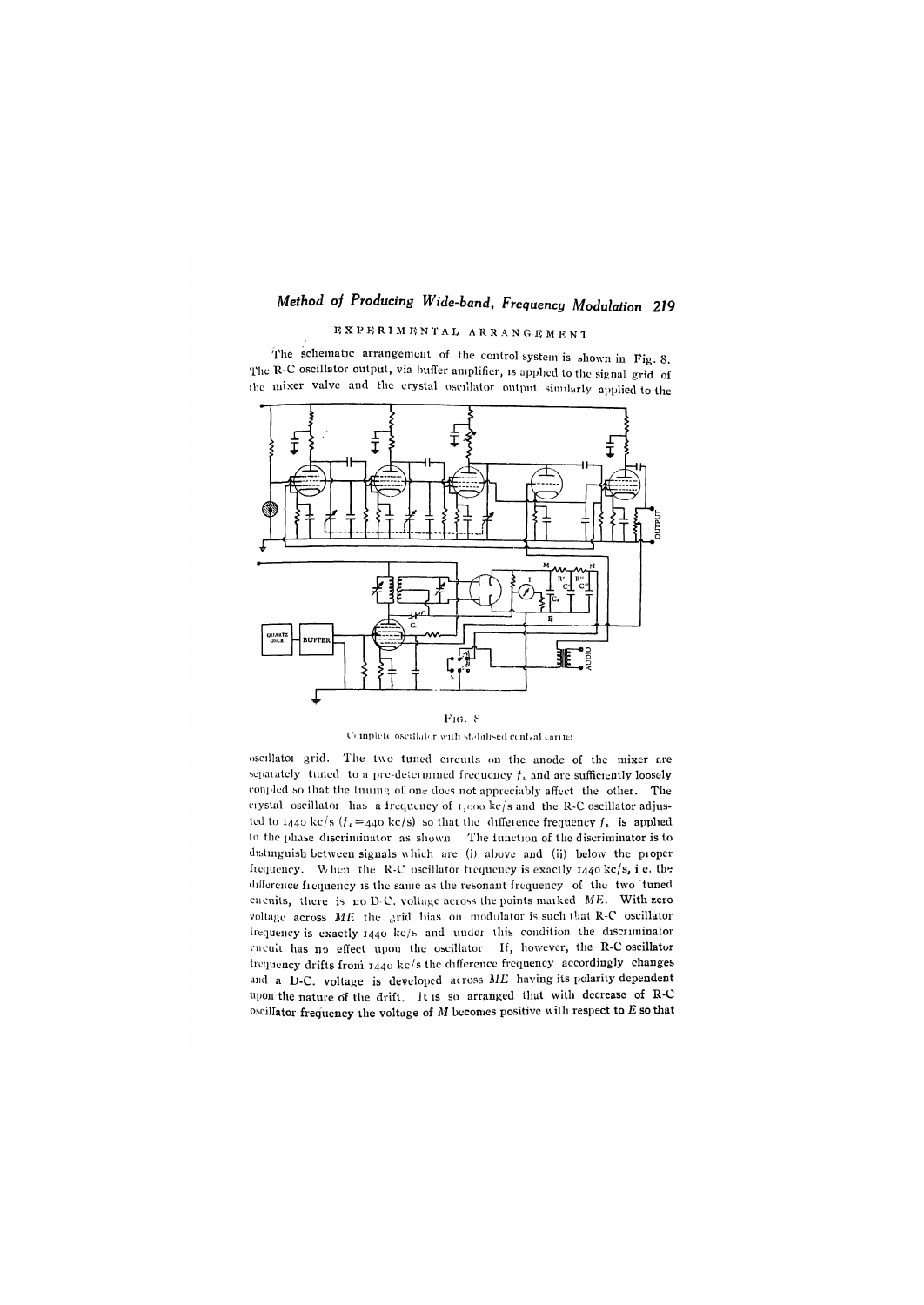# *220 H. Ral^shit and N, L. Sarkar*

*Rv* of modulator decreases aud thereby tends to increase, and hence stabilise, the R-C oscillator frequency. Similarly, for increase of R-C oscillator frequency above the present value  $(1440 \text{ kg/s})$ .

To start with, both the R-C and the quartz oscillators were disconnected and only a signal generator set for 440 kc/s applied to the signal grid of the mixer. The coupling condenser  $C_c$  was also disconnected and the two tuned circuits on the mixer anode were separately tuned to  $440 \text{ kc/s}$ , the resonance condition being indicated by the microainmeter  $I$ . A sensitive D.C. valve voltmeter was connected across  $M$   $E$  and suitable adjustments was made to see that under resonant condition no difference of potential existed between *M* and *E*. The coupling condenser  $C_c$  was then connected and the tuning of primary readjusted to restore resonance. On changing the signal generator frequency above and below 440 kc/s, the voltmeter across M *E* indicated voltages of opposite polarity and with proper adjustment these voltages wcie equal in magnitude for equal frequency deviations above and below 440 kc/s As explained before,  $M$  has to be positive with respect to  $E$  for decrease of R-C frequency and vice versa. If instead of this it is found that foi any particular set of connections M becomes negative with repect to  $E$ ,  $E$  is to be connected to the modulator and M is to be earthed. With variation of  $C_c$  and the mutual inductance between the primary and the secondary the sensitivity of the arrangement could also be controlled.

The signal generator was now disconnected and the R-C and quartz oscillators connected as shown. The tuning condenser of the R-C oscillator was carefully adjusted, with modulator giid bias set for  $-5.4$  volts as required for faithful modulation, so that the generated frequency was exactly 1440 kc/s as shown by zero reading of the D.C. voltmeter across *ME,* The R-C and quartz oscillator voltages as applied to the mixer were next adjusted to get the desired scusitivity in D C. voltage output across *M E* for deviations of R-C oscillator frequency from 1440 kc/s

To check the improvement in frequency stability attained with the incorporation of the discriminator, the points  $M$  and  $E$  weie connected to the modulator through a double-throw switch *S* as shown in Fig. 8. When S was thrown to the left the discriminator output was not applied to the modulator aud the D, C. voltmeter across *ME* occasionally showed perceptible fluctuations indicating variations of R C oscillator frequency. When  $S$  was tlirown to the right, there was absolutely no fluctuation in the reading of the volimeter indicating greater fiequency stability\_ The functions of the combinations R'C' and R"C" in the discriminator output circuit are to allow only the D. C. voltage output of discriminator to be applied to modulator.

From the nature of the arrangement shown in Fig. 8 it will be realised that the system maintains a stable central carrier and there is no change in voltage across N E even when modutating audiofrequency voltage is applied to the modulator. The discriminator is effective in eliminating frequency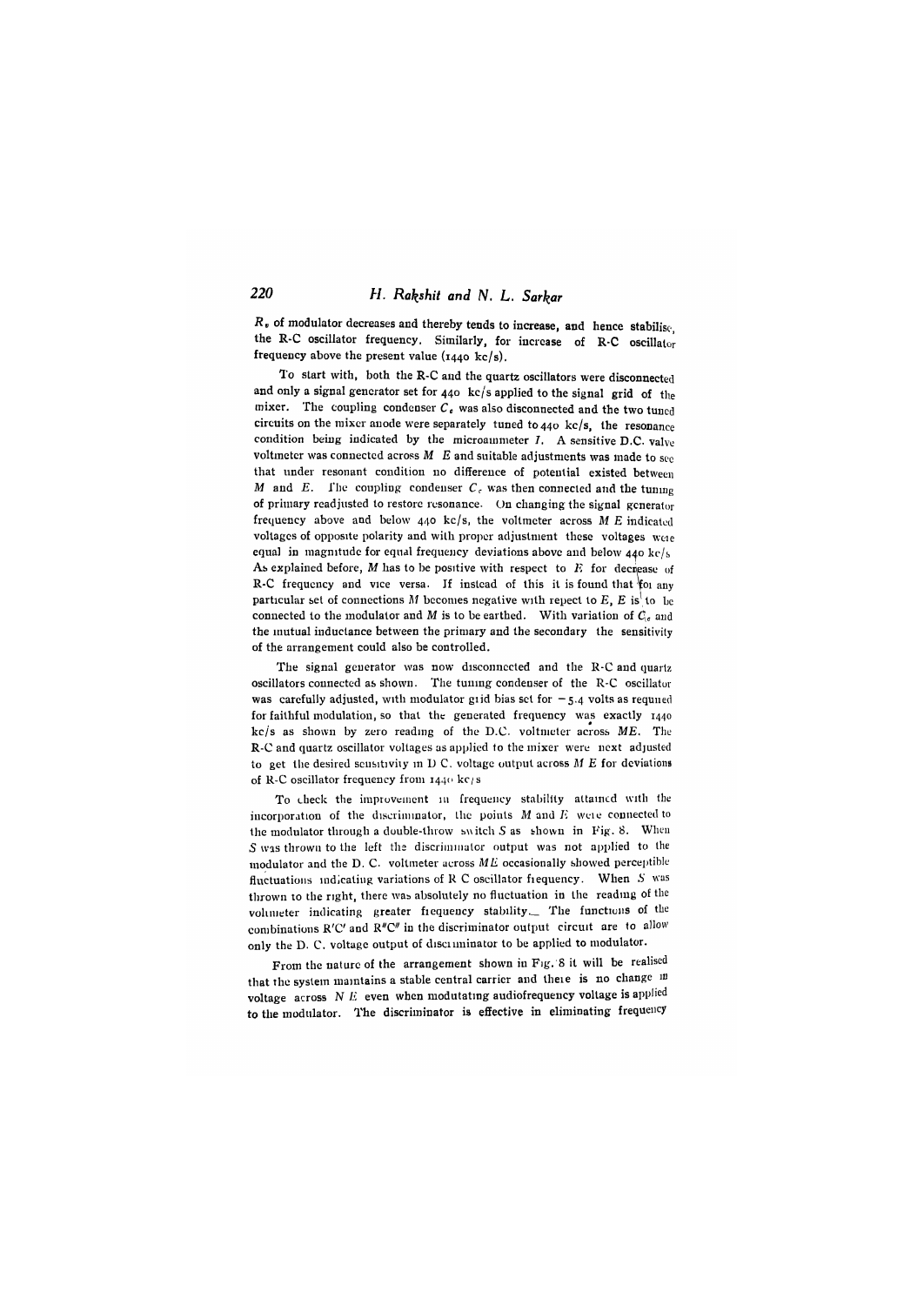$d$ <sub>l</sub>ifts or scintillations of long periods and the normal desirable modulations are not in any way affected. The stabilising system with discriminator cannot obviously be used for making observations on variation of oscillator hequeucy with modulator D.C grid bias as depicted in Tig. 5.

#### DISTORTION PRODUCED IN THE SYSTEM

It has been pointed out in a previous communication by Rakshit and Bliattacharyya (1946) on the three-phase R-C oscillator that harmonic distortion of the unmodulated cariicr can be kept low by maintaining three-phase symmetry. For introducing frequency modulation asymmetry has been deliberately adopted with resulting increase in harnionic distortion. But by adjusting the anode load resistance of the modulated stage in the threephase system, the symmetry for the unmodulated condition can be maintained and hence harmonic distortion kept low. In any case, if the overall gain  $h<sub>b</sub>$  the minimum required for maintenance of stable oscillations, the harmonic distortion is quite small although there might be slight asymmetry.

The presence of the modulatoi introduces other sources of distortion which are of interest The modulator valve is essentially a non-linear clement, its anode impedance varying with H.T. voltage used. Since the oscillator voltage is applied across the modulator, its impedance will vary ovei one period of the radio frequency oscillation and this is likely to produce some dislorlioii. If the r f. voltage on the modulator be not large, the distortion due to this cause will be very low.

It should also be noted that the modulating voltage on the grid of modulator will naturally be present on its anode and hence the frequency nindulated output will have the modulating voltage superimposed upon it. This can easily be removed by using a high-pass filter of suitable design.

The frequency deviation required for wide-band modulation on a 1440 kc/s carrier being about  $\pm$  2.2 kc/s it is obvious that if the discriminator has a pull-in width of about 6 kc/s and the capacity  $C_d$  across the diode load (Fig. 8) has a value suitable for usual second detection, there will be audio output across  $C_d$  when the R-C oscillator will be frequency modulated by means of an audio signal. For sinusoidal modulating voltage, laitliful modulation would give— assuming ideal discriminator characteristics-sinusoidal audio voltage across  $C_d$ . Preliminary observations have already been made with good results and further waveform studies are in prngiess.

Observations on frequency deviations resulting from modulation are also m progress,

#### CONCLUSION

The method of producing wide-band frequency modulation as described 111 this paper is very simple and the preliminary results, as reported, are  $6 - 1738P - 5$ .